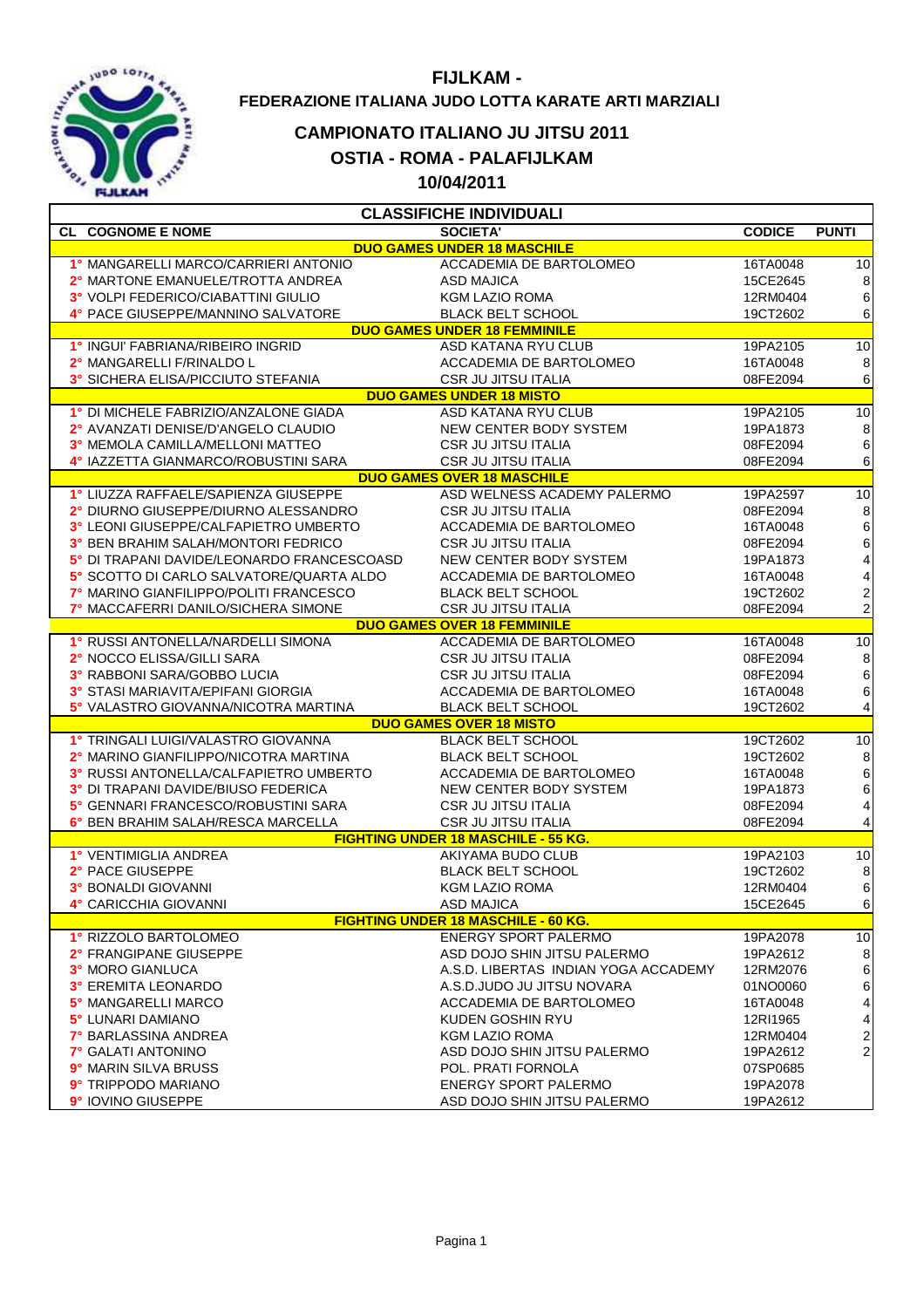| <b>CL COGNOME E NOME</b>            | <b>SOCIETA'</b>                                          | <b>CODICE</b> | <b>PUNTI</b>                                    |  |  |  |
|-------------------------------------|----------------------------------------------------------|---------------|-------------------------------------------------|--|--|--|
|                                     | <b>FIGHTING UNDER 18 MASCHILE - 66 KG.</b>               |               |                                                 |  |  |  |
| 1° CHIARENZA FRANCESCO              | A.S.DAI-KI DOJO                                          | 19CT1816      | 10                                              |  |  |  |
| 2° FARNOLFI VITTORIO                | CSR JU JITSU ITALIA                                      | 08FE2094      | $\bf 8$                                         |  |  |  |
| 3° ALESSI PIERO                     | AKIYAMA BUDO CLUB                                        | 19PA2103      | $\boldsymbol{6}$                                |  |  |  |
| 3° SALDI ROBERTO                    | A.S.D.JUDO JU JITSU NOVARA                               | 01NO0060      | $\,6$                                           |  |  |  |
| 5° ORILIA GIOVANNI                  | ASD ATTIVAMENTE                                          | 19PA2242      | $\overline{\mathcal{L}}$                        |  |  |  |
| 5° PEGORARO MIRKO                   | ACCADEMIA ARTI MARZIALI                                  | 07SP1537      | $\begin{array}{c} 4 \\ 2 \\ 2 \\ 2 \end{array}$ |  |  |  |
| 7° D'ANGELO CLAUDIO                 | NEW CENTER BODY SYSTEM                                   | 19PA1873      |                                                 |  |  |  |
| <b>7° FICARELLA VITO</b>            | A.S. KANKUDAI BARI                                       | 16BA0410      |                                                 |  |  |  |
| 7° BENZI LORIS                      | POLISPORTIVA PRA' PALMARO                                | 07GE1790      |                                                 |  |  |  |
| 10° BAISI ANTONINO                  | ENERGY SPORT PALERMO                                     | 19PA2078      |                                                 |  |  |  |
| 10° BELLUMORI NICOLA                | SPORTING CLUB ALBINIA                                    | 09GR2830      |                                                 |  |  |  |
| 10° PULITI CESARE                   | <b>KGM LAZIO ROMA</b>                                    | 12RM0404      |                                                 |  |  |  |
| 10° SACCO LITTERIO                  | ASD DOJO SHIN JITSU PALERMO                              | 19PA2612      |                                                 |  |  |  |
|                                     | <b>FIGHTING UNDER 18 MASCHILE - 73 KG.</b>               |               |                                                 |  |  |  |
| 1° MACCARONE DAVIDE                 | A.S.DAI-KI DOJO                                          | 19CT1816      | 10                                              |  |  |  |
| 2° SILIPIGNI ANDREA                 | KATANA RYU CLUB                                          | 19PA2105      | 8                                               |  |  |  |
| 3° PACINO CALOGERO LUCA             | <b>BIG GYM ASD</b>                                       | 19EN2231      | $\boldsymbol{6}$                                |  |  |  |
| 3° FIORENZA SALVATORE               | ENERGY SPORT PALERMO                                     | 19PA2078      | $\boldsymbol{6}$                                |  |  |  |
| 5° BERTI THOMAS                     | ACCADEMIA ARTI MARZIALI                                  | 07SP1537      | $\overline{\mathbf{r}}$                         |  |  |  |
| 5° TARANTINO VINCENZO               | <b>KATANA RYU CLUB</b>                                   | 19PA2105      | $\overline{\mathbf{r}}$                         |  |  |  |
| 7° CASTIELLO RAFFAELE               | <b>ASD TAEKJITSU</b>                                     | 15NA1964      |                                                 |  |  |  |
| 7° SPAMPINATO DANILO                | <b>BIG GYM ASD</b>                                       | 19EN2231      | $\begin{array}{c} 2 \\ 2 \\ 2 \end{array}$      |  |  |  |
| 7° CIRRINCIONE ANDREA               | AKIYAMA BUDO CLUB                                        | 19PA2103      |                                                 |  |  |  |
| 10° AIMONE ALESSANDRO               | ASD JU JITSU DRAGONE                                     | 01TO2993      |                                                 |  |  |  |
| 10° CAMBIANO SAMUELE                | A.S.D. DOJO KARATE JUDO PINEROLO                         | 01TO0687      |                                                 |  |  |  |
| 10° CAZZULO CARLO                   | HYR BODY TECH OVADA                                      | 07GE2968      |                                                 |  |  |  |
| 10° LEZZI ANTONIO                   | <b>ASD PEGASO</b>                                        | 15SA2084      |                                                 |  |  |  |
|                                     | <b>FIGHTING UNDER 18 MASCHILE - 81 KG.</b>               |               |                                                 |  |  |  |
| 1° VACCARO MATTEO                   | ASD DOJO SHIN JITSU PALERMO                              | 19PA2612      | 10                                              |  |  |  |
| 2° CONCIA MARIAN DANIELE            | <b>ASD TAEKJITSU</b>                                     | 15NA1964      | $\boldsymbol{8}$                                |  |  |  |
| 3° FILPI RICCARDO                   | AKIYAMA BUDO CLUB                                        | 19PA2103      | $\boldsymbol{6}$                                |  |  |  |
| 3° SILVESTRI WALTER                 | ASD WELNESS ACADEMY PALERMO                              | 19PA2597      | $\begin{array}{c} 6 \\ 4 \\ 4 \end{array}$      |  |  |  |
| <b>5° GIAMMONA MATTEO</b>           | <b>RYU HON ROSIGNANO</b>                                 | 09LI2599      |                                                 |  |  |  |
| 5° PICCIRILLO PASQUALE              | <b>ASD MAJICA</b>                                        | 15CE2645      |                                                 |  |  |  |
| <b>7° ROCCO ANTONIO</b>             | ASD PEGASO                                               | 15SA2084      | $\frac{2}{2}$                                   |  |  |  |
| 7° CAGGIANO GIANDOMENICO            | <b>ASD PEGASO</b><br>FIGHTING UNDER 18 MASCHILE + 81 KG. | 15SA2084      |                                                 |  |  |  |
| 1° MACALUSO ANTONINO                | AKIYAMA BUDO CLUB                                        | 19PA2103      | 10                                              |  |  |  |
| 2° TURCU MARIUS                     | <b>CSR JU JITSU ITALIA</b>                               | 08FE2094      | $\bf 8$                                         |  |  |  |
| 3° GALLERANI GIORGIO                | <b>SPORTING CLUB ALBINIA</b>                             | 09GR2832      | 6                                               |  |  |  |
| 4° CIANCIOLO MARCO                  | ASD DOJO SHIN JITSU PALERMO                              | 19PA2612      | $\,$ 6 $\,$                                     |  |  |  |
|                                     | <b>FIGHTING UNDER 18 FEMMINILE -52 KG.</b>               |               |                                                 |  |  |  |
| 1° LAEZZA ILARIA                    | <b>ASD TAEKJITSU</b>                                     | 15NA1964      | 10                                              |  |  |  |
| 2° PIRRONE FEDERICA                 | <b>CSR JU JITSU ITALIA</b>                               | 08FE2094      | $\bf 8$                                         |  |  |  |
| 3° MANGARELLI FRANCESCA             | ACCADEMIA DE BARTOLOMEO                                  | 16TA0048      | $\,6$                                           |  |  |  |
| 4° RINALDO LILIANA                  | ACCADEMIA DE BARTOLOMEO                                  | 16TA0048      | $\,6$                                           |  |  |  |
| 5° DONDI ROBERTA                    | KODOKAN CERANO                                           | 01NO1445      | 4                                               |  |  |  |
|                                     | <b>FIGHTING UNDER 18 FEMMINILE -57 KG.</b>               |               |                                                 |  |  |  |
| 1° SPOTO FRANCESCA                  | ACCADEMIA ARTI MARZIALI                                  | 07SP1537      | 10                                              |  |  |  |
| 2° GIORDANO MICHELA                 | ASD JU JITSU DRAGONE                                     | 01TO2993      | 8                                               |  |  |  |
|                                     | <b>FIGHTING UNDER 18 FEMMINILE -63 KG.</b>               |               |                                                 |  |  |  |
| 1° VIGNOLO MARIALINDA               | HYR BODY TECH OVADA                                      | 07GE2968      | 10                                              |  |  |  |
| 2° BIUSO FEDERICA                   | NEW CENTER BODY SYSTEM                                   | 19PA1873      | 8                                               |  |  |  |
| 3° EPIFANI GIORGIA                  | ACCADEMIA DE BARTOLOMEO                                  | 16TA0048      | 6                                               |  |  |  |
|                                     | <b>FIGHTING UNDER 18 FEMMINILE -70 KG.</b>               |               |                                                 |  |  |  |
| 1° ISOLABELLA ANASTASIA             | ACCADEMIA ARTI MARZIALI                                  | 07SP1537      | 10                                              |  |  |  |
| 2° LACCHIANA DEMETRA                | <b>BIG GYM ASD</b>                                       | 19EN2231      | 8                                               |  |  |  |
| 3° CASTELLA TESS                    | KGM LAZIO ROMA                                           | 12RM0404      | 6                                               |  |  |  |
| FIGHTING UNDER 18 FEMMINILE +70 KG. |                                                          |               |                                                 |  |  |  |
| 1° AVANZATI DENISE                  | NEW CENTER BODY SYSTEM                                   | 19PA1873      | 10                                              |  |  |  |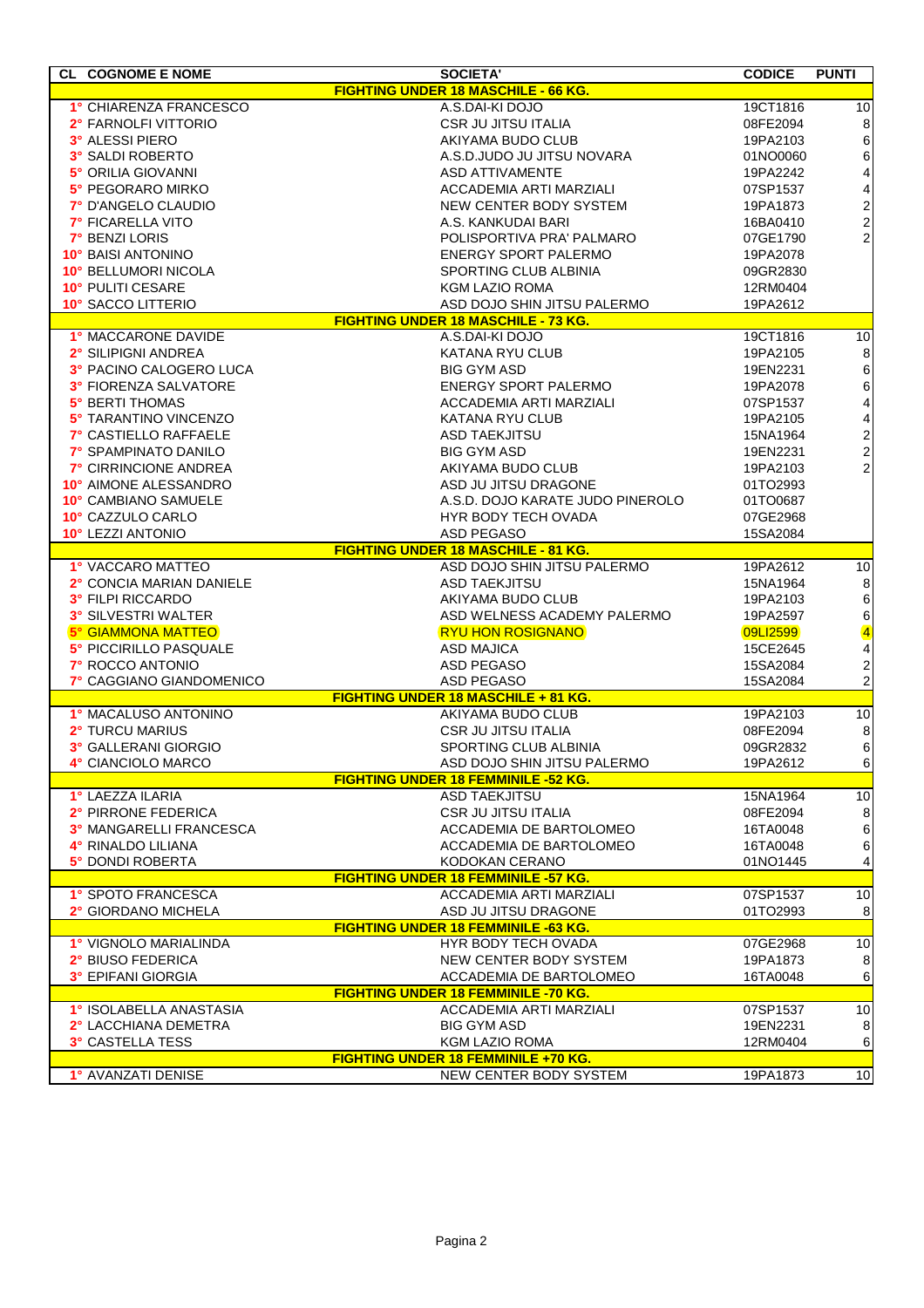| <b>CL COGNOME E NOME</b>      | <b>SOCIETA'</b>                           | <b>CODICE</b> | <b>PUNTI</b>            |
|-------------------------------|-------------------------------------------|---------------|-------------------------|
|                               | FIGHTING OVER 18 MASCHILE - 62 KG.        |               |                         |
| 1° CINA' MARCO                | AKIYAMA BUDO CLUB                         | 19PA2103      | 10                      |
|                               |                                           |               |                         |
| 2° DE POMPEIS GIUSEPPE        | <b>ASD TAEKJITSU</b>                      | 15NA1964      | $\,8\,$                 |
| 3° VASATURO TOMMASO           | <b>ASD TAEKJITSU</b>                      | 15NA1964      | $\,6\,$                 |
| <b>3° TERRINONI LUCA</b>      | A.S.D. LIBERTAS INDIAN YOGA ACCADEMY      | 12RM2076      | $\,6\,$                 |
| 5° DI TRAPANI DAVIDE          | NEW CENTER BODY SYSTEM                    | 19PA1873      | $\overline{\mathbf{4}}$ |
| 5° MAZZARA SALVATORE          | AKIYAMA BUDO CLUB                         | 19PA2103      | $\overline{\mathbf{4}}$ |
| 7° ORLANDO FRANCESCO          | A.S.D. LIBERTAS INDIAN YOGA ACCADEMY      | 12RM2076      | $\boldsymbol{2}$        |
| 7° MARCI STEFANO              | ASD JUDO RENSHU CLUB SAMURAI              | 20CA1372      | $\overline{2}$          |
| 9° GRASSI ANDREA              | A.S.D.JUDO JU JITSU NOVARA                | 01NO0060      |                         |
| 9° MARCHESE PIETRO            | ASD WELNESS ACADEMY PALERMO               | 19PA2597      |                         |
| 9° MAZZE' GIUSEPPE            | AKIYAMA BUDO CLUB                         | 19PA2103      |                         |
| 9° CARME' LORENZO             | POL. PRATI FORNOLA                        | 07SP0685      |                         |
| 9° DI PIAZZA FRANCESCO        | KATANA RYU CLUB                           | 19PA2105      |                         |
|                               |                                           |               |                         |
| 9° GIACOPINELLI PAOLO         | POL. PRATI FORNOLA                        | 07SP0685      |                         |
| 9° MOTTA ALESSIO              | A.S.DAI-KI DOJO                           | 19CT1816      |                         |
| 9° MUSSINO GABRIELE           | A.S.D. DOJO KARATE JUDO PINEROLO          | 01TO0687      |                         |
|                               | <b>FIGHTING OVER 18 MASCHILE - 69 KG.</b> |               |                         |
| 1° DE AGOSTINI ANDREA         | A.S.D.JUDO JU JITSU NOVARA                | 01NO0060      | 10                      |
| 2° VITALE GIOVANNI            | AKIYAMA BUDO CLUB                         | 19PA2103      | $\,8\,$                 |
| 3° VICARI NATALE              | <b>ASD ATTIVAMENTE</b>                    | 19PA2242      | $\,6\,$                 |
| 3° DE SIMONE CARLO            | ASD JU JITSU DRAGONE                      | 01TO2993      | $\,6\,$                 |
| 5° ALAIMO SALVATORE           | KUDEN GOSHIN RYU                          | 12RI1965      | $\overline{\mathbf{4}}$ |
| 5° BIUSO LUCA                 | NEW CENTER BODY SYSTEM                    | 19PA1873      | $\overline{\mathbf{4}}$ |
| <b>7° LUCCHINI NICHOLAS</b>   | A.S.D. JUNAN SHIN KAI                     | 02AO1663      | $\overline{\mathbf{c}}$ |
| 7° AGOSTONI PAOLO             | <b>JUDO &amp; JU-JITSU YOSHIN RYU</b>     | 03MI1193      | $\overline{2}$          |
| 7° GAMBERETTO NICHOLAS        | A.S.D. JUNAN SHIN KAI                     | 02AO1663      | $\overline{c}$          |
|                               |                                           |               |                         |
| 10° NUCIFORA DARIO            | AKIYAMA BUDO CLUB                         | 19PA2103      |                         |
| 10° OLISTERNO STEFANO         | O.K. CLUB JUDO e JUJITSU                  | 07IM1526      |                         |
| 10° MAMMINA CHRISTIAN         | ASD WELNESS ACADEMY PALERMO               | 19PA2597      |                         |
| 10° SBORDONI ALESSANDRO       | <b>KGM LAZIO ROMA</b>                     | 12RM0404      |                         |
| 10° FERRONE DANIELE           | <b>CSR JU JITSU ITALIA</b>                | 08FE2094      |                         |
| <b>10° FINELLO FEDERICO</b>   | A.S.D. DOJO KARATE JUDO PINEROLO          | 01TO0687      |                         |
| 10° RIVOLDINI DENNY           | A.S.D. RYUGIN JU-JITSU                    | 06UD2452      |                         |
| 17° CHIESA MAX                | A.S.D. JUNAN SHIN KAI                     | 02AO1663      |                         |
| 17° ATZENI ANDREA             | ASD ARTI MARZIALI GUSPINI                 | 20CA2450      |                         |
|                               | <b>FIGHTING OVER 18 MASCHILE - 77 KG.</b> |               |                         |
| 1° PETROV IVAYLO              | A.S. SENZA FINI DI LUCRO WELLNESS CLUB    | 12RM0449      | 10                      |
| 2° PAGANO EMANUELE            | AKIYAMA BUDO CLUB                         | 19PA2103      | $\,8\,$                 |
| 3° CALFAPIETRO UMBERTO        | ACCADEMIA DE BARTOLOMEO                   | 16TA0048      | 6                       |
|                               |                                           |               |                         |
| 3° CRISTOFORI FRANCESCO       | <b>CSR JU JITSU ITALIA</b>                | 08FE2094      | 6                       |
| 5° NAPOLEONE FEDERICO         | KUDEN GOSHIN RYU                          | 12RI1965      | 4                       |
| 5° MARTINIS LUCA              | A.S.D. RYUGIN JU-JITSU                    | 06UD2452      | $\overline{\mathbf{4}}$ |
| 7° GIUSA PACCHIARELLI MIRCO   | SPORTING CLUB ALBINIA                     | 09GR2829      | $\sqrt{2}$              |
| <b>7° DONADEI FABRIZIO</b>    | ACCADEMIA DE BARTOLOMEO                   | 16TA0048      | $\overline{c}$          |
| 9° FIODORON ALBERT            | <b>CSR JU JITSU ITALIA</b>                | 08FE2094      |                         |
| 9° CATANIA VITO               | ACCADEMIA ARTI MARZIALI                   | 07SP1537      |                         |
| 9° SQUIZZATO DANIELE          | A.S.D. RYUGIN JU-JITSU                    | 06UD2452      |                         |
| 9° ICARDI ANDREA              | HYR BODY TECH OVADA                       | 07GE2968      |                         |
| 9° TOZZI ALESSIO              | SPORTING CLUB ALBINIA                     | 09GR2829      |                         |
| 9° MARTINEZ ROLANDO           | <b>KGM LAZIO ROMA</b>                     | 12RM0404      |                         |
| 9° MARTINEZ DARIO             | AKIYAMA BUDO CLUB                         | 19PA2103      |                         |
| 9° STABILE RUBEN              | AKIYAMA BUDO CLUB                         |               |                         |
|                               | <b>FIGHTING OVER 18 MASCHILE - 85 KG.</b> | 19PA2103      |                         |
| 1° BOVIO CARLO                | A.S.D.JUDO JU JITSU NOVARA                |               | 10                      |
|                               |                                           | 01NO0060      |                         |
| 2° BIANCO MARIO               | <b>ASD TAEKJITSU</b>                      | 15NA1964      | $\,8\,$                 |
| <b>3° MAMONE SALVATORE</b>    | ASD WELNESS ACADEMY PALERMO               | 19PA2597      | $\,6\,$                 |
| 3° BRIZZI TOMMASO             | SPORTING CLUB ALBINIA                     | 09GR2829      | $\,6\,$                 |
| <b>5° FRACASSI ALESSIO</b>    | <b>RYU HON ROSIGNANO</b>                  | 09LI2599      | $\overline{\mathbf{4}}$ |
| 5° CHIAPPALONE MAURO          | KUDEN GOSHIN RYU                          | 12RI1965      | $\overline{\mathbf{4}}$ |
| <b>7° CHIAPPALONE MARCO</b>   | KUDEN GOSHIN RYU                          | 12RI1965      | $\sqrt{2}$              |
| 7° RUBINO ALESSIO             | AKIYAMA BUDO CLUB                         | 19PA2103      | $\mathbf 2$             |
| 7° AMATO IVAN                 | AKIYAMA BUDO CLUB                         | 19PA2103      | $\overline{c}$          |
| 10° QUARTA ALDO               | ACCADEMIA DE BARTOLOMEO                   | 16TA0048      |                         |
| 10° COSMA FABIO               | <b>CSR JU JITSU ITALIA</b>                | 08FE2094      |                         |
| <b>10° LA DELIA ANTONINO</b>  | <b>BIG GYM ASD</b>                        | 19EN2231      |                         |
| 10° PAOLUCCI DAVIDE           | <b>KGM LAZIO ROMA</b>                     | 12RM0404      |                         |
| 10° SCOTTO DI CARLO SALVATORE | ACCADEMIA DE BARTOLOMEO                   | 16TA0048      |                         |
|                               |                                           |               |                         |